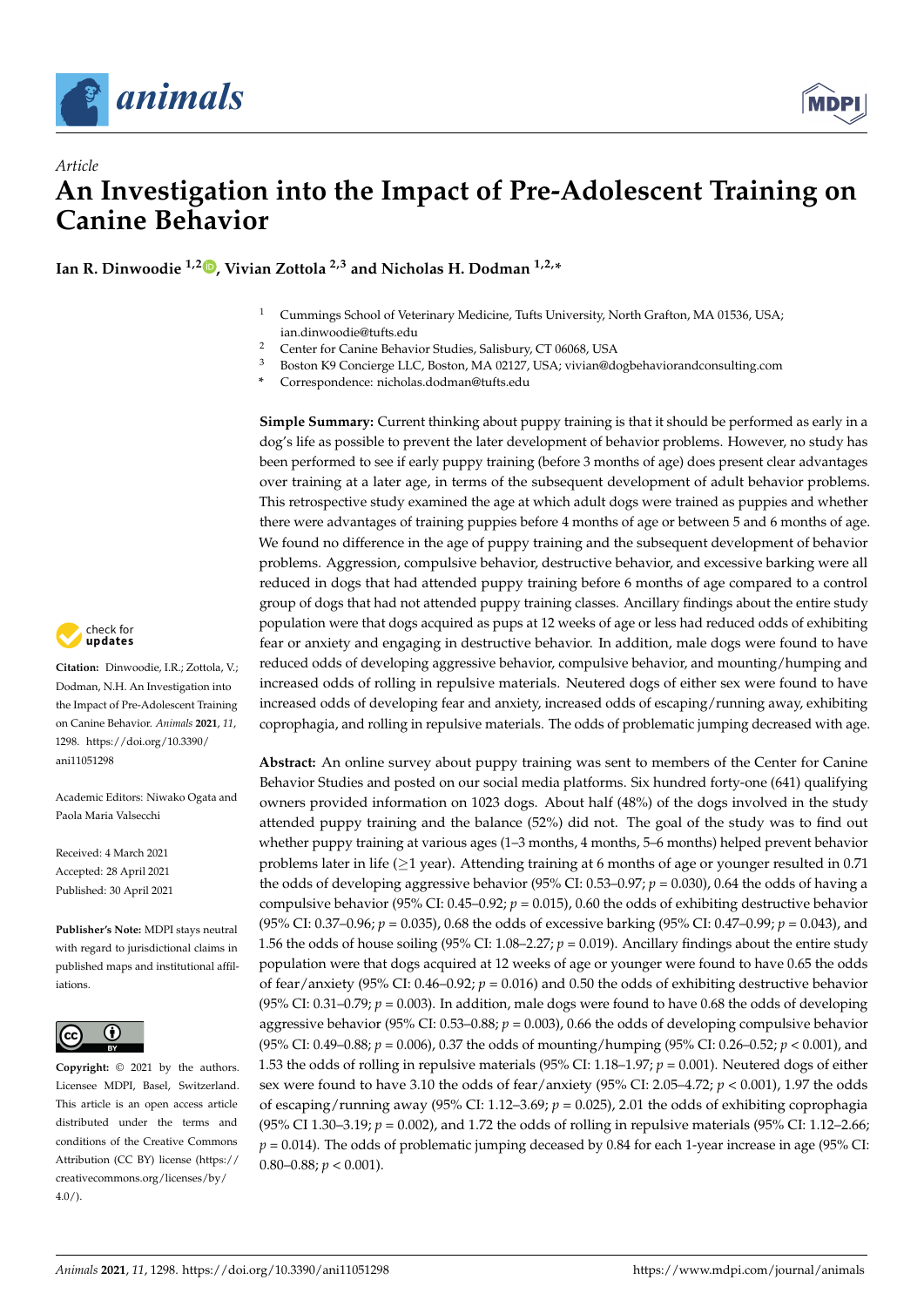**Keywords:** dogs; survey; questionnaire; behavior problems; training

#### **1. Introduction**

Prediction of an adult dog's social behavior relies on many factors stemming from the intersections of heredity and the external environment [\[1\]](#page-10-0). The learning process further influences behavior through trial and error [\[2\]](#page-10-1). Dog owners intervene proactively in this process by enlisting the help of dog trainers to teach them how to reinforce desired behaviors and suppress unwanted behaviors through antecedent management and structured lessons [\[3](#page-10-2)[,4\]](#page-10-3). Most agree that dog owners (guardians) who learn and employ best practices rooted in reward-based training for managing and preventing undesired behaviors in dogs establish a more trusting and prolonged relationship [\[5](#page-10-4)[–8\]](#page-10-5).

The ideal period to acquire a young dog, whether through breeder or rescue, is at 8 weeks of age when bonding and emotional attachment to humans are known to occur [\[1](#page-10-0)[,9\]](#page-10-6). Novel exposure to various stimuli is also critical during this phase of development. The primary socialization period is finite, supposedly terminating at 3 months of age. However, a secondary period of rapid learning may occur up to 6 months of age and possibly even up to 9 months of age [\[10\]](#page-10-7).

Of the five canine life stages, the first few months encompassing the neonatal, transitional, and socialization periods (0–12 weeks) are thought to be most influential for early brain development and long-term social and behavioral resiliency [\[1\]](#page-10-0). Lack of exposure to stimuli during this neurodevelopment period can result in a lifetime of neophobia and poor decision making [\[1,](#page-10-0)[11\]](#page-10-8). In addition, limited early exposure to animate and inanimate cues results in fear and avoidance of environmental stimuli, which may affect future learning and, consequently, behavioral outcomes [\[9](#page-10-6)[,12\]](#page-10-9).

According to the American Veterinary Society of Animal Behavior (AVSAB) position statement, puppy socialization should start as early as 7 or 8 weeks, and structured training classes before 3 months of age [\[13\]](#page-10-10). A study of dogs living in urban environments with no training between 7 and 16 weeks were more likely to be fearful as adults [\[14\]](#page-10-11). However, there is a paucity of evidence that training and socialization of puppies in the first 6 months of life is effective in reducing behavior problems [\[10\]](#page-10-7). In a relatively small retrospective study, Gonzalez-Martinez [\[4\]](#page-10-3) found that puppies and juveniles that had attended classes had more favorable scores for family-dog aggression, trainability, nonsocial fear, and touch sensitivity. That study did not distinguish the behavioral consequences of early (<3 months) and later (3–6 months) puppy training and only positive (reward-based) training was employed. Other studies found puppy training at under 3–4 months of age caused a reduction in fearful responses toward strangers in adult dogs that had attended classes as puppies [\[15,](#page-10-12)[16\]](#page-10-13). The rationale for the timing of puppy training appeared to be that it coincided with the sensitive period of learning [\[17\]](#page-10-14).

Based on a litany of evidence in animal (and human) literature, dog training, regardless of age, should be free of fear, pain, and intimidation allowing the learner freedom to make mistakes (trial-and-error learning) without fear of retribution, which interferes with long-term learning [\[5,](#page-10-4)[6,](#page-10-15)[18,](#page-10-16)[19\]](#page-10-17). Application of positive training methods, including reward-based operant conditioning, counterconditioning, desensitization, shaping, and luring, has proven effective in improving learning and compliance, lowering distress, and reducing long-term conflict between humans and animals. Training that relies on clear communication, establishing operations, and managing expectations whereby the learner is informed when he/she problem solves correctly has shown to increase the frequency of wanted behaviors for dog owners and lower frustration in dogs [\[5,](#page-10-4)[7,](#page-10-18)[10\]](#page-10-7). On the other hand, training methods based on positive punishment and negative reinforcement are related to higher incidences of behavior problems, aggression, and fear and in some studies have been shown to increase stress hormones [\[7](#page-10-18)[,9\]](#page-10-6).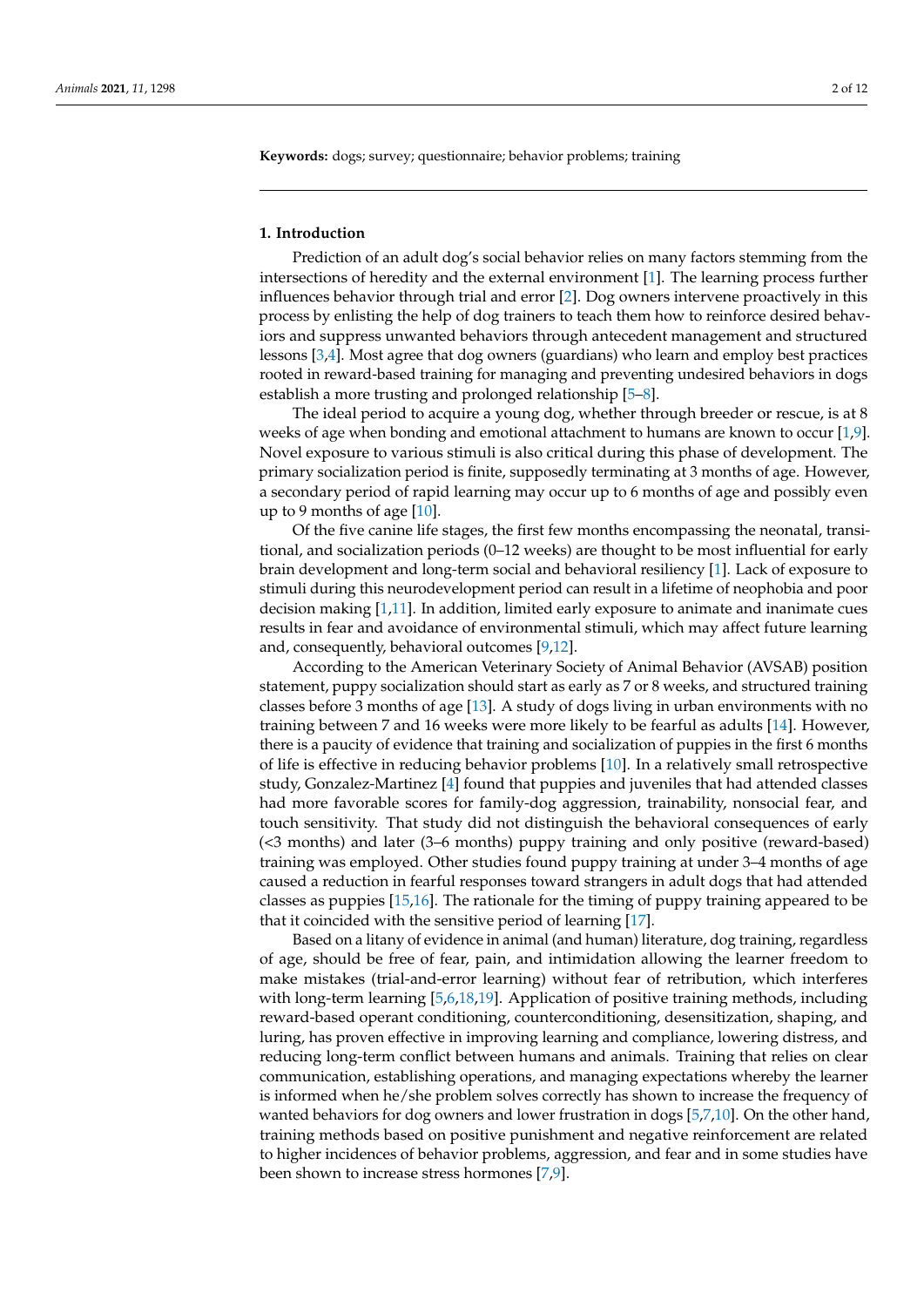Living as companions with humans in a small inter-species social group, dogs become enculturated to the human lifestyle. Early exposure and socialization with other species, including humans and other pet companions, play an important role in helping to shape well-adjusted adult dogs and acceptable societal behaviors. Structured puppy lessons and unstructured puppy play engagements provide learning opportunities for young dogs. Arguably both are important and the biggest difference between the two types of social learning engagements is one focuses on structured communication with humans and the other focuses on communication with other conspecifics. When comparing the behavioral effects of structured puppy training with humans to puppy socialization alone, researchers found puppies that attended structured training scored better on "command responses" than those that attended only socialization engagements or "puppy parties" [\[15](#page-10-12)[,20\]](#page-10-19). Structured puppy training classes in young dogs have been shown to reduce the risk of dogs' aggression to unfamiliar people [\[16,](#page-10-13)[20\]](#page-10-19). On the other hand, it has been shown that dogs attending either puppy socialization/training classes or puppy parties/socialization groups prior to 6 months of age had significantly lower total problem behavior scores [\[10\]](#page-10-7). Researchers suggest that puppy training classes with qualified professionals help to identify problematic behaviors in young dogs early, thereby allowing interventions to improve behaviors [\[8,](#page-10-5)[21\]](#page-10-20).

The present study sought to explore the optimal age for puppy training, whether training in the first 3 months produces better outcomes than the ensuing months and confirm the optimal training methods and techniques employed.

# **2. Materials and Methods**

### *2.1. Data Collection*

The questionnaire for this study was developed via group consensus by a panel of subject matter professionals and experts in the field. For electronic data capture, the questionnaire was hosted online using Typeform, an online survey service platform. A link to the public questionnaire was posted on social media platforms (Twitter, Instagram, and Facebook) and distributed to members of the Center for Canine Behaviors Studies via email. Data collection spanned 6 weeks starting from the first day of September 2019. The study was open to all dog owners and the questionnaire was designed to collect information about a single dog. Dog owners with more than one dog were prompted to fill out the questionnaire for each of their dogs. Email addresses were converted to random MD5 checksums (i.e., 128-bit hashes) and then discarded by the survey platform. These hash values were used to group individual dog responses by household. No identifying information for either a dog or its owner was present in the raw data set. A logic-annotated copy of the questionnaire for the study is available in the Supplementary File S1.

In this retrospective study, the control group consisted of dogs that had not attended puppy training in the first 6 months of life and the treatment group consisted of those that had. Our inclusion criteria consisted of an age range; dogs aged from 1 to 35 years old, inclusive. The upper limit of the inclusion criteria was chosen to account for the possibility that there may exist a dog older than the verified longest living dog without exceeding the bounds of reason.

Logically, the distributed questionnaire could be considered in three parts: (1) questions about a single dog, (2) question about pre-adolescent training, and (3) questions about the presentation of behavior problems. Questions about the dog included acquisition age, age at the time of the study, sex, and neuter status. Questions about pre-adolescent training consisted of the number of classes attended, age of attendance, training technique utilized (e.g., reward-based), and restraining devices employed (e.g., nylon slip collar). The behavior problems under investigation consisted of (1) aggression, (2) compulsion, (3) coprophagia, (4) destruction, (5) escaping/running away, (6) excessive barking, (7) fear/anxiety, (8) house soiling, (9) hyperactivity/overactivity, (10) mounting/humping, (11) problematic jumping, and (12) rolling in repulsive materials (e.g., feces). For each behavior problem, owners were provided with a checklist of common presentations (e.g.,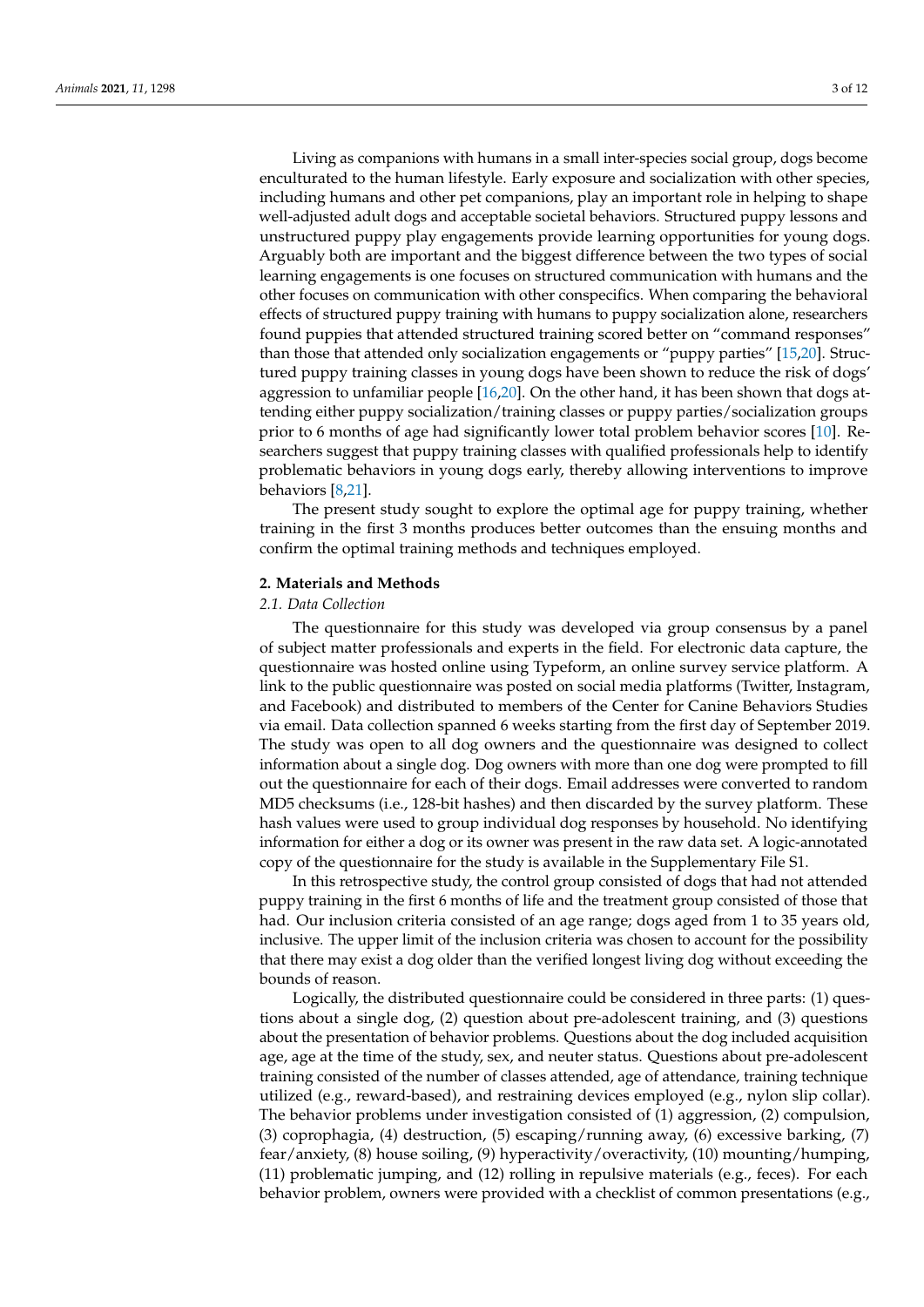aggression toward familiar dogs at home, aggression toward veterinarians) and were asked to indicate which, if any, were applicable to their dog. Such questions generally took the form of "[i]s there at least one situation in which [your dog] behaves [problematic behavior (e.g., aggressively)]?" House soiling was an exception where the question took the form "[h]ave you ever had a problem with [your dog] soiling in the house?" The wording was intended to help avoid false-positive responses for non-problematic house soiling incidents that occurred during house training. The behavioral questions were treated as dichotomous; a non-zero count of presentations indicated the presence of the behavior in question.

#### *2.2. Descriptive Analysis*

The study data set was exported from Typeform as a comma-separated values (CSV) file. All analyses were performed using the R programming language [\[22\]](#page-10-21) provided by the R Foundation for Statistical Computing. Descriptive statistics were calculated. Ranges were provided for all medians. Counts were provided for all proportions for clarity.

## *2.3. Analytical Modeling*

Probabilities of puppy training attendance were calculated for each year of age and the resulting data were fit with a single linear regression model to assess the relationship between dog age in years and the likelihood of attendance. Outlying points with high leverage, as indicated by a large Cook's distance, were excluded from the regression. The confidence interval (CI) was calculated using the profile likelihood function without assumption of normality. The significance level was set to  $\alpha \leq 0.05$  for all regression models in this manuscript.

Binary logistic regression models were built to assess the relationship between attending pre-adolescent training (true/false) and the occurrence of a specific behavior problem (true/false) when the effects of confounding or intervening background variables were accounted for. Separate models were constructed for each of the aforementioned behavior problems (i.e., 12 models were built). Background variables consisted of (1) whether or not the dog had been acquired at 12 weeks old or younger (true/false) as well as (2) dog sex (male/female), (3) neuter status (true/false), and (4) age at the time of the study. In all cases, the null hypothesis represented the statistically independent outcome. Odds ratios (ORs) were calculated as a measure of effect size. Confidence intervals were calculated using the profile likelihood function without assumption of normality. Multicollinearity was assessed using the variance inflation factor (VIF).

Additional binary logistic regression models were built to determine the relationship between variable factors of puppy training for those who had attended and the occurrence of a specific behavior problem (true/false) when the effects of confounding or intervening background variables were accounted for. The variable factors of puppy training we investigated consisted of (1) the starting age of attendance ( $\leq$ 3, 4, or 5–6 months), (2) number of classes attended (1–3, 4–6, 7–9, or 10+ classes), (3) type of training employed (reward-based/punishment-based), and (4) the use of restraining devices (one or more of: buckle collars, metal choke collar, prong, shock, nylon slip collar, harness, head halter, or martingale). The set of controlled background variables matched those mentioned previously and, similarly, separate models were built for each of the behavior problems (i.e., an additional 12 models were built). Effect size, confidence intervals, and multicollinearity were calculated and reported just the same. Per the default behavior of the generalized linear models produced by R's stats package, entries with missing values for independent variables (e.g., no provided training starting age or number of attended classes) were automatically excluded from the models.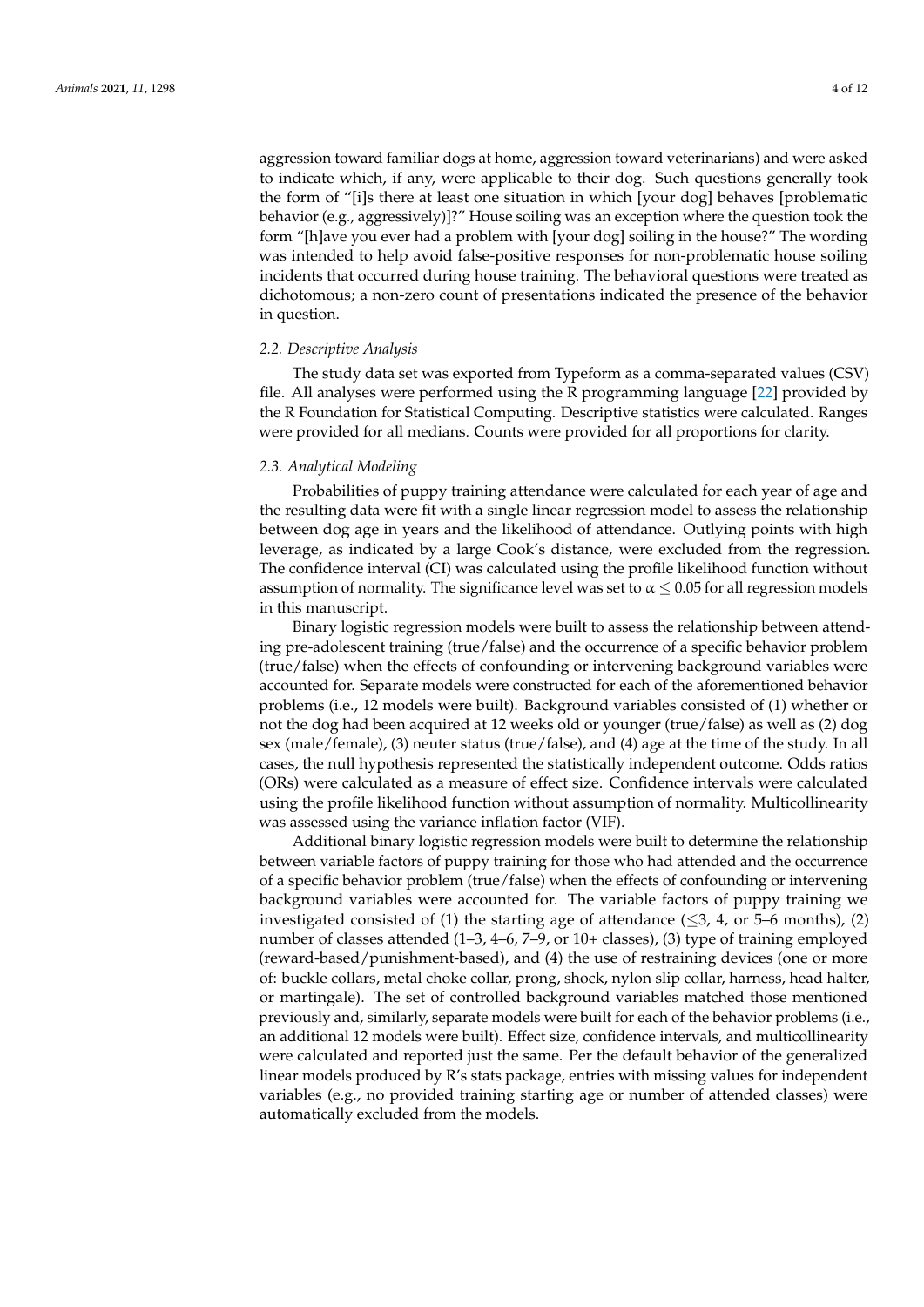# **3. Results**

## *3.1. Demographics*

Responses for 1095 dogs were submitted by 669 dog owners. After application of our inclusion criteria, responses for 1023 dogs from 641 dog owners remained. The median number of dog responses submitted per household was one dog response (range: 1 to 8 dog responses per household). The median age of the dogs was 7 years (range: 1 to 19 years). Forty-nine percent ( $n = 497$ ) of the dogs in the study were males,  $89\%$  ( $n = 441$ ) of which were castrated; 51% ( $n = 526$ ) were females, 86% ( $n = 450$ ) of which were spayed. In total,  $87\%$  ( $n = 891$ ) of dogs in the study were neutered.

Ninety-nine percent (*n* = 1016) of dogs in the study were reported to have exhibited at least one type of behavior problem. The prevalence of the investigated behavior problems were as follows: 78% (*n* = 798) house soiling, 70% (*n* = 713) fear/anxiety, 54% (*n* = 549) aggression, 42% (*n* = 428) rolling in repulsive materials, 37% (*n* = 381) coprophagia, 25% (*n* = 254) compulsion, 22% (*n* = 230) escaping/running away, 22% (*n* = 230) problematic jumping, 21% (*n* = 217) excessive barking, 19% (*n* = 190) mounting/humping, 13 % (*n* = 131) destruction, and 11% (*n* = 116) hyperactive/overactive.

Forty-eight percent ( $n = 494$ ) of the dogs attended training sessions at an age of 6 months old or younger. The balance ( $n = 529$ ) did not attend puppy training and constituted the control group for the study. Forty-seven percent  $(n = 234)$  of the dogs that attended puppy training started in the 1–3-month range, 26% (*n* = 130) at 4 months, 24% (*n* = 118) in the 5–6-month range, and the balance  $(n = 12)$  did not provide information on a specific starting age. Forty-four percent  $(n = 215)$  of the dogs that attended puppy training did so at or before 4 months of age (defined by us as early-age puppy training) and 46% (*n* = 226) percent attended during the 5–6-month range. Ten percent  $(n = 49)$  of the dogs that attended puppy training attended 1–3 training sessions, 24% (*n* = 120) attended 4–6 sessions, 15% (*n* = 72) percent attended 7–9 sessions, 49% (*n* = 242) attended 10 or more sessions, and  $2\%$  ( $n = 11$ ) did not provide information on the number of sessions attended. Eighty-nine percent  $(n = 440)$  of dogs were reported to have been trained with reward-based training and the balance  $(n = 54)$  were involved in a training program that involved some form of punishment (including those trained with a "tough love" training style). A restraining device was used for 87% (*n* = 432) of the dogs that attended early-age training. The most common restraining devices were buckle collars, which were employed for 48% (*n* = 235) of the dogs, followed by harnesses for  $30\%$  ( $n = 149$ ), martingales for  $18\%$  ( $n = 90$ ), nylon slip collars for 9% ( $n = 45$ ), prong collars for 6% ( $n = 33$ ), metal choke collars for 5% ( $n = 27$ ), head halters for 5 % ( $n = 26$ ), and shock collars for 2% ( $n = 9$ ) of the dogs. A punishing restraining device (i.e., a martingale, slip, choke, prong, or shock collar) was employed for 28% (*n* = 124) of all the dogs that were reported to have been trained with a reward-based program. In total, 36% (*n* = 178) of dogs that attended puppy training were subjected to at least one type of punishing restraining device.

### *3.2. Age and Attendance*

A single linear regression was calculated to predict the probability of attending puppy training classes based on dog age at the time of the study. A significant association was found (F(1, 16) = 108.3,  $p < 0.001$ ), with an R<sup>2</sup> of 0.87 (Figure [1\)](#page-5-0).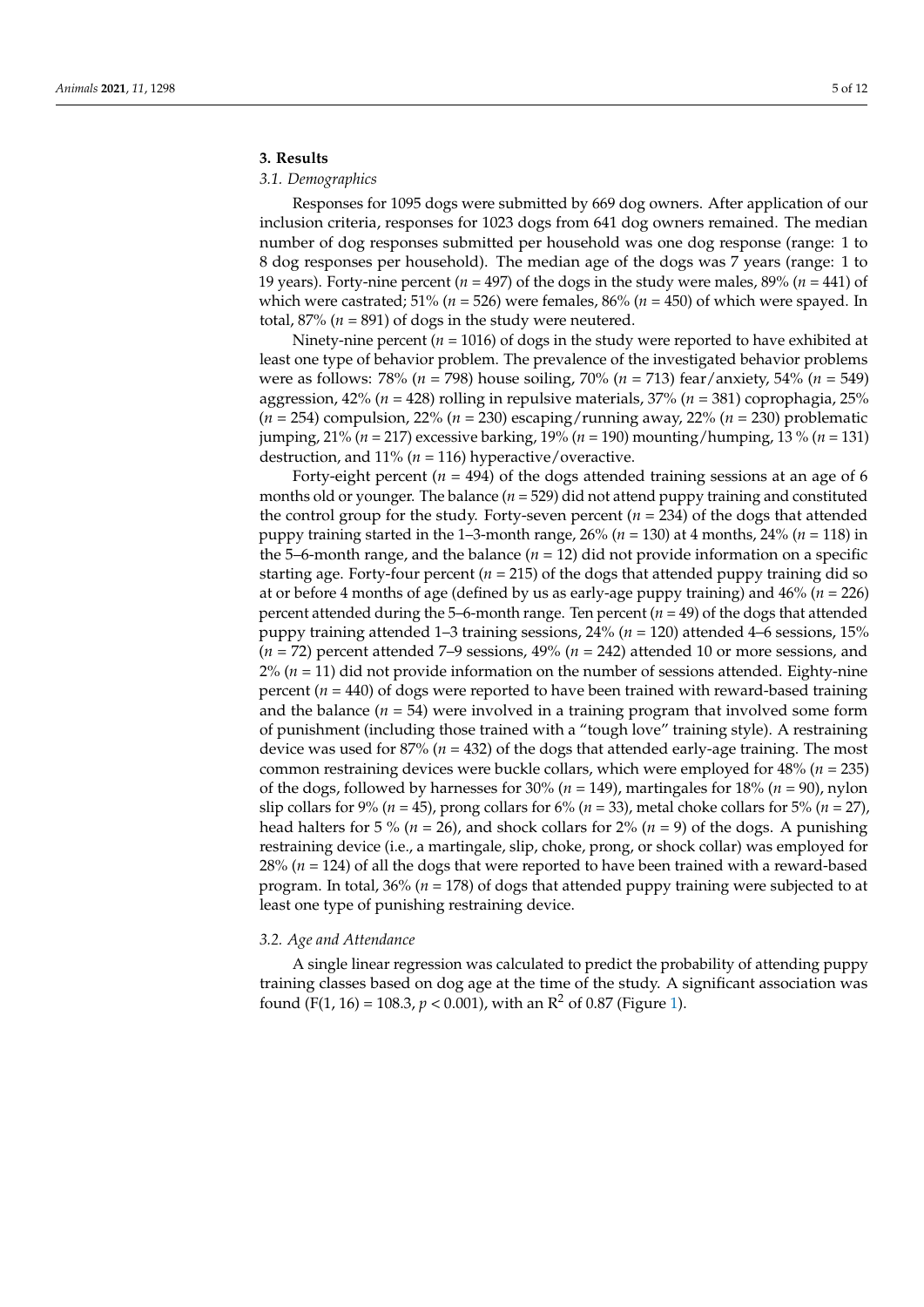<span id="page-5-0"></span>

**Figure 1.** A smooth geometric means plot for the probability of training attendance at 6 months of **Figure 1.** A smooth geometric means plot for the probability of training attendance at 6 months of age or younger versus the current age of the dog in years. The sole outlier has been marked in red to indicate its exclusion from the model.

# *3.3. Attending Pre-Adolescent Training 3.3. Attending Pre-Adolescent Training*

The significant correlations, including those for background variables, for the models used to assess the relationship between attending pre-adolescent training and the occurrence of a specific behavior problem are provided below. Results are grouped in subsections by behavior problem (i.e., partitioned by analytical model). Numerical results for all relationships, including insignificant correlations, are available in the data repository.

# 3.3.1. Aggression 3.3.1. Aggression

Male dogs were found to have 0.68 the odds of developing aggressive behavior (95% CI: 0.53–0.88; *p* = 0.003). Attending training before, or at, 6 months of age was associated  $\frac{\text{with } 0.71 \text{ the odds of davੰ.} \times \frac{0.59}{0.88}$ . CI: 0.53, 0.97;  $n = 0.030$ . with 0.71 the odds of developing aggressive behavior (95% CI: 0.53–0.97; *p* = 0.030). with 0.71 the odds of developing aggressive behavior (95% CI: 0.53–0.97; *p* = 0.030). Male dogs were found to have 0.68 the odds of developing aggressive behavior (95%

# 3.3.2. Compulsion

Male dogs were found to have 0.66 the odds of developing compulsive behavior (95% CI: 0.49–0.88;  $p = 0.006$ ). Attending training at an age of 6 months or younger was associated with 0.64 the odds of developing a compulsive behavior (95% CI: 0.45-0.92;  $p = 0.015$ .

# 3.3.3. Coprophagia 3.3.3. Coprophagia

Neutered dogs were found to have 2.01 the odds of exhibiting coprophagia (95% CI Neutered dogs were found to have 2.01 the odds of exhibiting coprophagia (95% CI 1.30–3.19; *p* = 0.002). 1.30–3.19; *p* = 0.002).

# 3.3.4. Destructive Behavior 3.3.4. Destructive Behavior

Dogs acquired at 12 weeks of age or younger were found to have 0.50 the odds of Dogs acquired at 12 weeks of age or younger were found to have 0.50 the odds of exhibiting destructive behavior (95% CI: 0.31–0.79; *p* = 0.003). Attending training at an age of 6 months or younger was associated with 0.60 the odds of exhibiting destructive havior (95% CI: 0.37–0.96; *p* = 0.035). behavior (95% CI: 0.37–0.96; *p* = 0.035).

### 3.3.5. Escaping/Running Away

Neutered dogs were found to have 1.97 the odds of escaping/running away (95% CI: 1.12–3.69;  $p = 0.025$ ).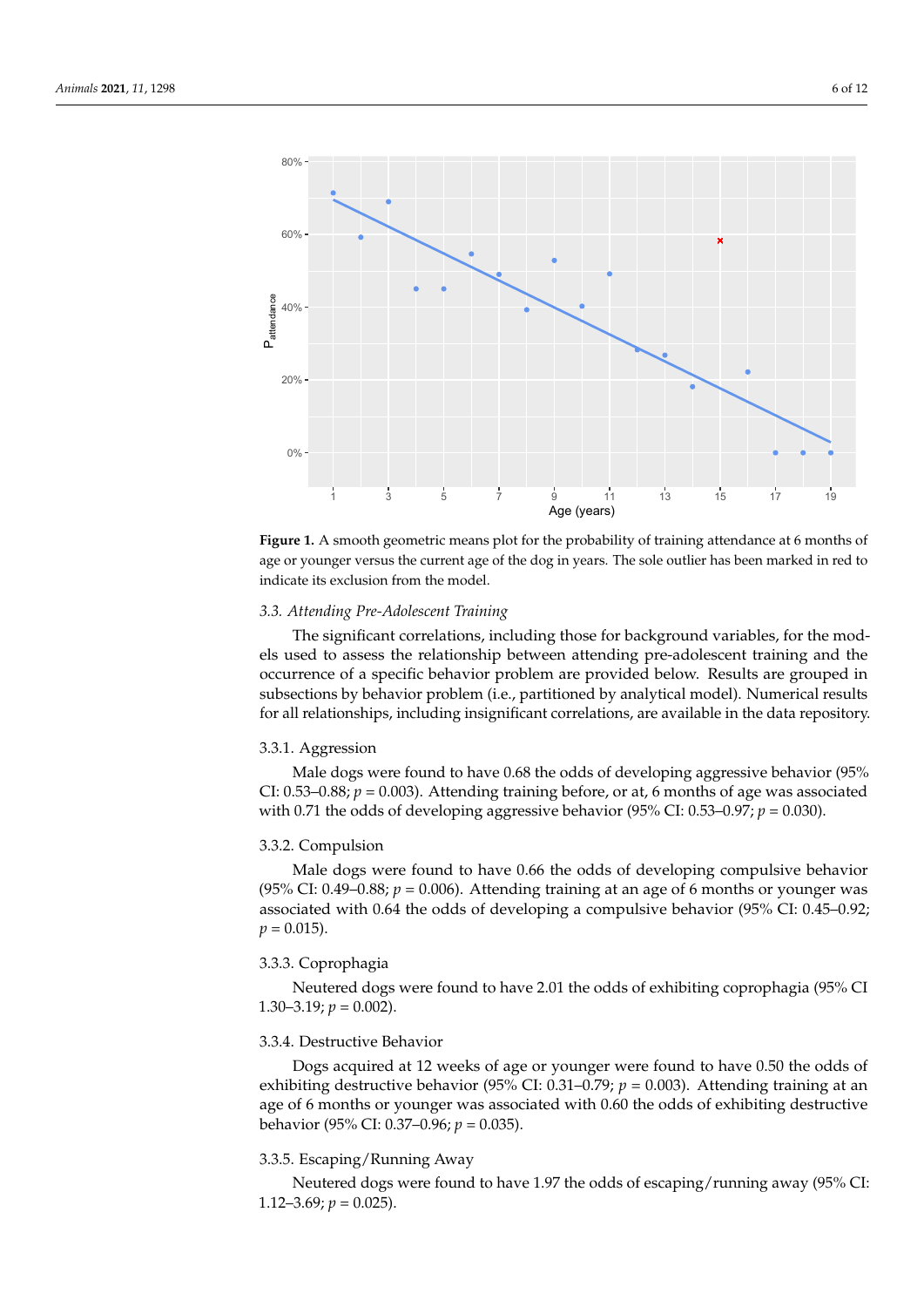# 3.3.6. Excessive Barking Neutered dogs were found to have 3.10 the odds of fear/anxiety (95% CI: 2.05–4.72; *p*

Attending training at an age of 6 months or younger was associated with 0.68 the odds of excessive barking (95% CI: 0.47–0.99; *p* = 0.043).

# 3.3.7. Fear/Anxiety

Neutered dogs were found to have 3.10 the odds of fear/anxiety (95% CI: 2.05–4.72; *p* < 0.001). Dogs acquired at 12 weeks of age or younger were found to have 0.65 the odds of fear/anxiety (95% CI: 0.46–0.92; *p* = 0.016). of house soiling (95% CI: 1.08–2.27; *p* = 0.019).

# 3.3.8. House Soiling Male dogs were found to have 0.37 the odds of mounting/humping (95% CI: 0.26–

Attending training at 6 months of age or younger was associated with 1.56 the odds of house soiling (95% CI: 1.08–2.27; *p* = 0.019).

# 3.3.9. Mounting/Humping

Male dogs were found to have 0.37 the odds of mounting/humping (95% CI: 0.26-0.52;  $p < 0.001$ ).

# 3.3.10. Problematic Jumping

An increase in age by 1 year was associated with 0.84 the odds of problematic jumping (95% CI: 0.80–0.88;  $p < 0.001$ ) (Figure 2).

<span id="page-6-0"></span>

**Figure 2.** A smooth geometric means plot for the probability of exhibiting problematic jumping **Figure 2.** A smooth geometric means plot for the probability of exhibiting problematic jumping versus the current age of the dog in years. versus the current age of the dog in years.

#### 3.3.11. Rolling in Repulsive Materials

Male dogs were found to have 1.53 the odds of rolling in repulsive materials (95% CI: 1.18–1.97;  $p = 0.001$ ). Neutered dogs were found to have 1.72 the odds of rolling in repulsive materials (95% CI: 1.12–2.66; *p* = 0.014).

#### *3.4. Pre-Adolescent Training Factors*

Only one significant correlation, excluding correlations with background variables that were reported in the previous section, resulted from the models used to assess the relationship between pre-adolescent training factors and the occurrence of a specific behavior problem. The sole significant correlation was that dogs subjected to a reward-based training program had 0.52 the odds of developing aggressive behavior (95% CI: 0.28–0.96;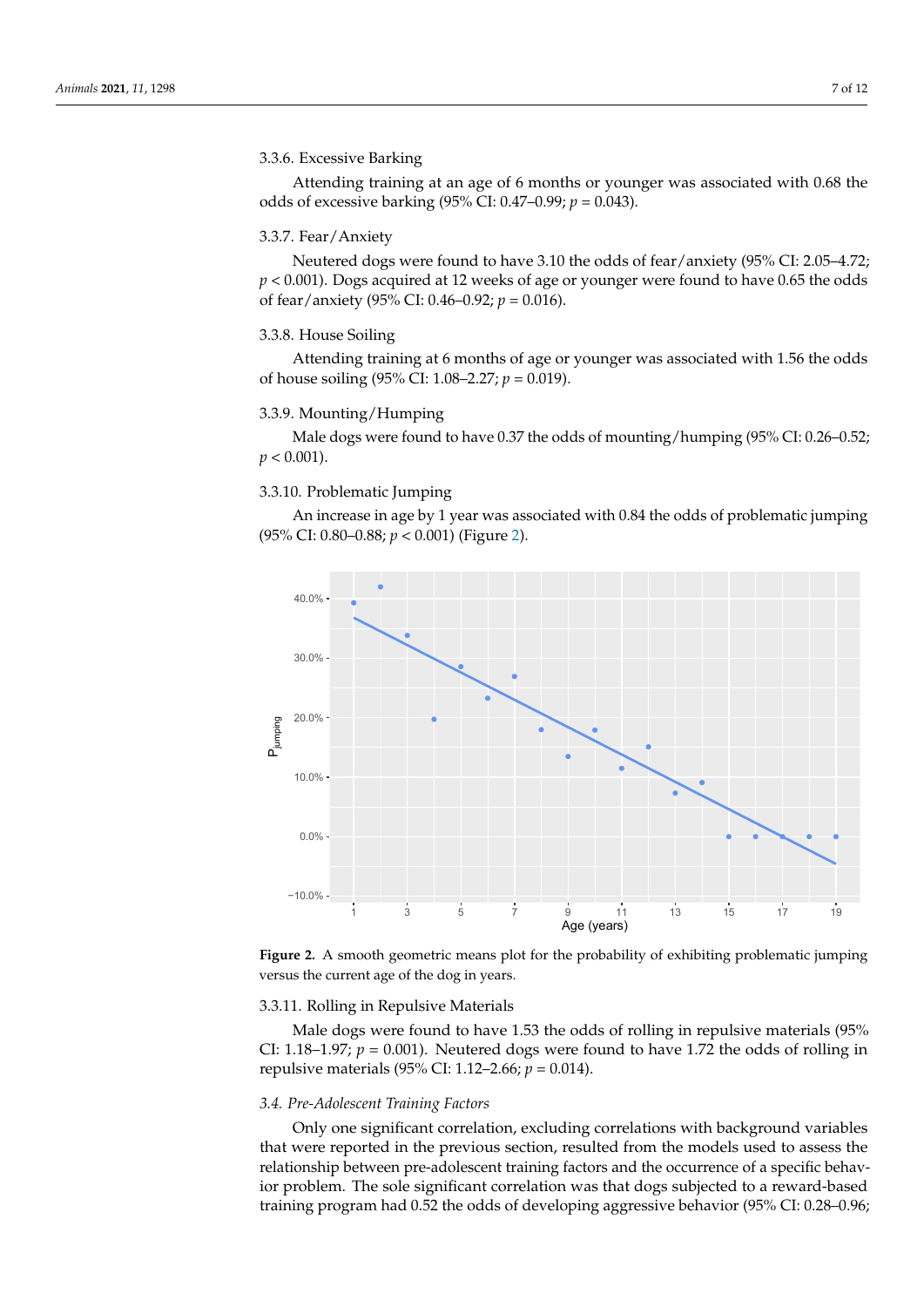$p = 0.039$ ). Numerical results for all relationships, including insignificant correlations, are available in the data repository.

### **4. Discussion**

#### *4.1. Principle Findings*

We set out to investigate the potential effects of puppy training on the subsequent development of behavior problems in three different age groups up to 6 months of age and to compare positive reward-based versus punishment-based techniques. Even though most professionals advocate early training to coincide with the sensitive period of learning, we found no difference between the subsequent behavioral effects of puppy training when comparing across dogs that began puppy training at 1–3 months, 4 months, and 5–6 months of age. Instead, we found that puppy training at any age in the first 6 months of a puppy's life was associated with reduced odds of adult dogs displaying aggression, compulsive behavior, excessive barking, and destructive behavior. It is possible that the reduced odds of certain behavior problems for dogs that attended puppy training is a result of owners seeking training specifically to address these problems that had already developed. However, a more likely explanation is that the odds of dogs developing the certain behavior problems were reduced *because* of the training they received as youngsters. In support of this contention, some of the problems noted are not usually seen in young puppies, are rarely problematic at this stage of life, and often take time to develop [\[23](#page-10-22)[,24\]](#page-10-23). Destructive behavior in the form of puppies' chewing behavior could be a reason for an owner seeking help in the form of puppy training. However, at this stage of life such behavior may not be interpreted as a serious condition in need of treatment. Likewise, excessive barking is more often an issue affecting older dogs and one that is more likely to be accepted as endearing in young puppies [\[25\]](#page-10-24). The behavior problems that we interpret as benefitting from puppy training were reported for adult dogs. The possible exception is house soiling, which occurs in all young dogs until they are house trained. In this case, the 1.54 odds of house soiling for dogs that attended puppy training may well be best explained by house soiling being the reason for puppies being brought for training. The finding that 78% of dogs in this study were reported to have had a house soiling problem makes this explanation most likely and indicates that the question may have been unclear and misinterpreted by owners.

The type of training employed was said to be largely reward-based, positive reinforcement training, though punitive devices were employed by 28% of owners claiming to have their puppies trained using reward-based methods. Reduced odds of aggression found in dogs attending puppy training class may be attributable to dog owners continuing to practice what they were taught in puppy training classes. In one study, dogs trained using reward-based techniques were better at performing a novel task and were more playful than those trained using punitive methods [\[5\]](#page-10-4). It seems reasonable to assume that the more trainable and playful dogs are less likely to be aggressive. In support of this notion, we found that puppy training based on reward-based methods substantially reduced the odds of aggression in adult dogs. The converse, that punishment-based methods increased the odds of aggression may explain this finding. In support of this contention, it has been found that more frequent use of punishment is associated with increased aggression and excitability [\[26\]](#page-10-25). Additionally, the use of punishment when training dogs has been found to be related to an increase in both fear and aggression [\[7\]](#page-10-18).

#### *4.2. Ancillary Findings*

Males, most of which were neutered, had reduced odds of displaying aggressive behavior. That finding is not what has been found in other studies, where male dogs, neutered or otherwise, were found to be more aggressive than females [\[27,](#page-10-26)[28\]](#page-10-27). Our contrary finding may be a result of some peculiarity in our sample, for example, that almost half of owners engaged their dog in puppy training during the first 6 months of their life. Alternatively, the multivariate statistical approach may have uncovered some novel aspect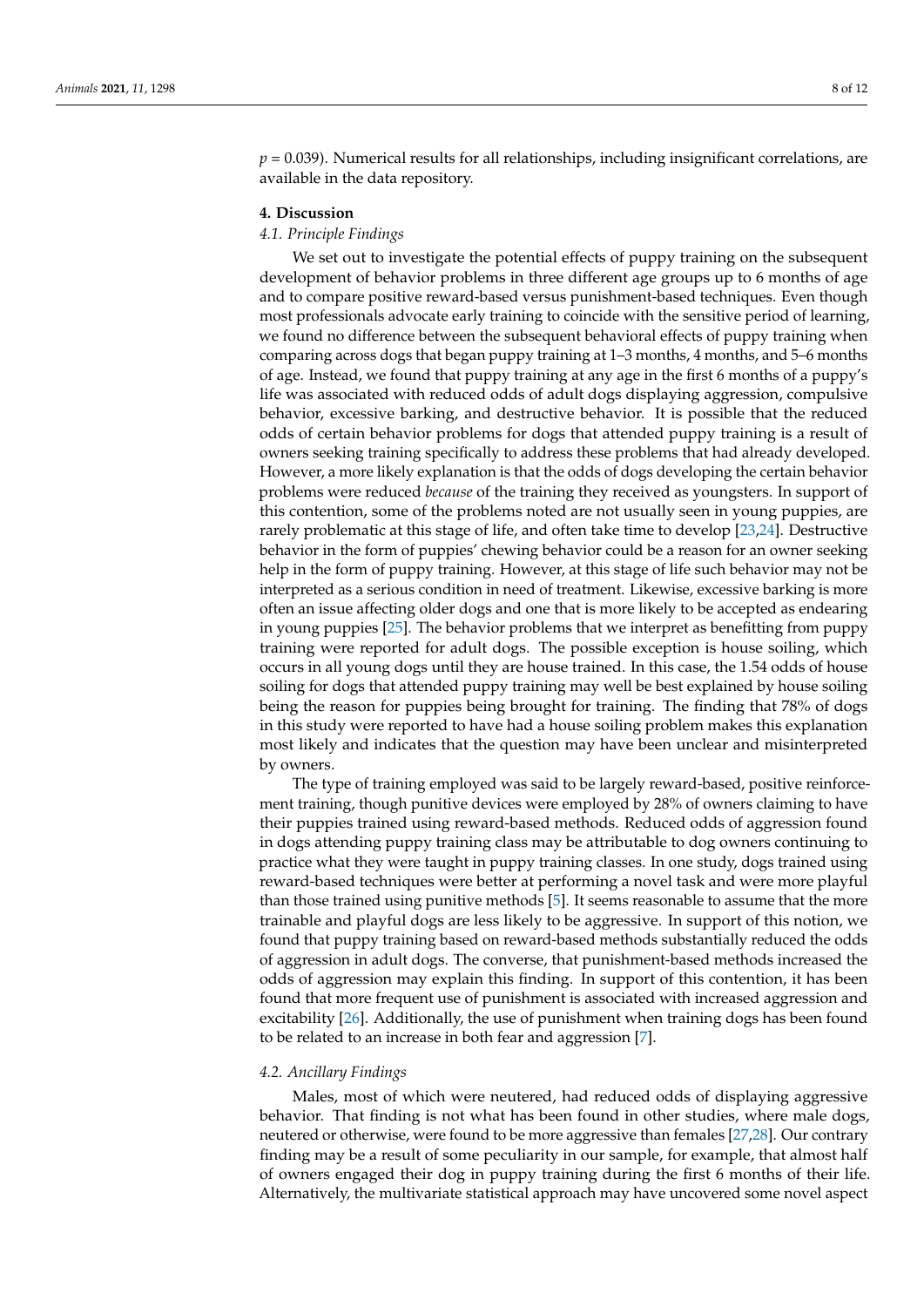of canine aggression by demonstrating that aggression is truly more prevalent in a mostly neutered female dog population.

Male dogs in the entire population studied had reduced odds of displaying compulsive behavior. That result concurs with what has recently been reported for the human population, that is, that the prevalence of obsessive-compulsive disorder (OCD) in women is about 50% greater than in men [\[29\]](#page-10-28). Our finding, however, contrasts with our own previous findings [\[30\]](#page-10-29) in which sex differences were not found for dogs reportedly showing compulsive behavioral signs and the findings of Overall and Dunham [\[31\]](#page-11-0), in which male dogs were found to be more likely to exhibit compulsive disorders.

Neutered dogs of either sex were found to have just over twice the odds of exhibiting coprophagia. We found no sex difference in coprophagic dogs. However, a study of 1552 dogs by Hart et al. [\[32\]](#page-11-1) found no difference in the distribution of coprophagy in sex or neuter status categories. Understanding motivational aspects of coprophagy continues to perplex researchers. Theories range from inherited ancestral wolf traits for keeping the den area free of intestinal parasites to ingesting feces as a result of poor environmental welfare and/or an inadequate diet [\[32,](#page-11-1)[33\]](#page-11-2).

We found that puppies acquired at 12 weeks of age or less had reduced odds of exhibiting destructive behavior. A possible explanation for this is that hyper-attachment is a key feature of canine separation anxiety [\[34\]](#page-11-3), which may be less likely in dogs whose early life is not disrupted by late placement or adoption from shelters as juveniles or adults [\[35\]](#page-11-4).

Neutered dogs in this study were almost twice as likely to be reported as "escaping" or "running away." It is possible that this effect is influenced by the escape aspects of separation anxiety because separation anxiety is reportedly more prevalent in neutered male dogs [\[34–](#page-11-3)[37\]](#page-11-5). Alternatively, dogs that often escaped or ran away may have been neutered to prevent the behavior. Roaming, akin to running away, is well known to be reduced by castration [\[38\]](#page-11-6).

Excessive barking was negatively correlated with attending puppy training. The most plausible explanation for this result is that puppy training is helpful in most dogs in combating this annoying problem. The alternative explanation that attending puppy training increased the odds of a dog barking excessively seems less likely. Positive training methods, which were largely employed in this study, focus on rewarding silence as opposed to punishing barking. In our opinion, such training is more likely to result in the desired outcome than to make matters worse.

Neutered dogs had over three times the likelihood of developing into fearful adults. This finding concurs with a trend seen in our recent demographic behavioral study [\[30\]](#page-10-29) and what others have found [\[39\]](#page-11-7). The fact that male and female hormones facilitate boldness and reduce anxiety might explain this otherwise baffling result [\[39,](#page-11-7)[40\]](#page-11-8).

Neither age of acquisition, sex, neuter status, nor attendance at puppy training made any impact on hyperactivity/overactivity. One possible explanation for the refractoriness of hyperactivity could be that attention deficit hyperactivity disorder (ADHD) type behavior in dogs may depend on a classical gene–environment interaction [\[41\]](#page-11-9) and thus be relatively immune to training techniques.

We found that male dogs of either neuter status had significantly lower odds of mounting or humping. In concurrence, in a previous survey, we found that neutering reduced the prevalence of mounting/humping in males but left it the same or marginally increased in females [\[30\]](#page-10-29). Our current finding may be linked to the other finding that the odds of aggression were reduced, and aggression and mounting/humping behavior are biologically linked [\[42\]](#page-11-10). Neutering male dogs has been reported to decrease mounting behavior [\[38\]](#page-11-6) though there is paucity of information about the behavioral effects of neutering females [\[43\]](#page-11-11).

Our results indicate that the odds of a dog rolling in repulsive materials is influenced by the dog's biological sex and neuter status. Male sex and neutering were found to increase the odds of rolling in repulsive materials. Paradoxically, in a previous study [\[30\]](#page-10-29), we found that male dogs were less likely to engage in this behavior. In that study, the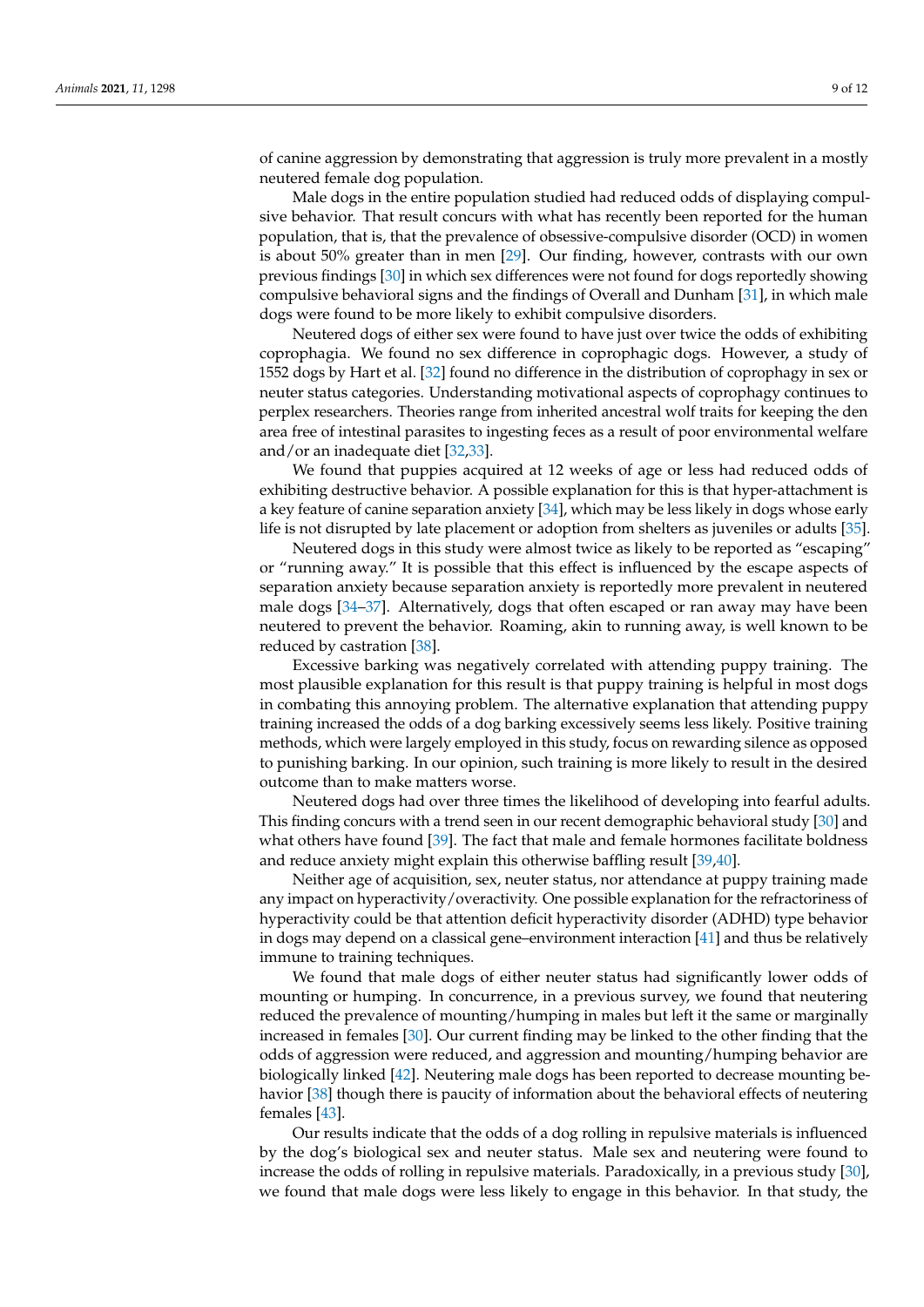percentage of neutered dogs that rolled in repulsive materials was greater than that for unneutered dogs.

An interesting side finding of the present study was that the older a dog was the less likely it was to have attended puppy training sessions (Figure [1\)](#page-5-0). This finding may be due to owners becoming more aware recently of the benefits of puppy training or a growing availability of puppy training classes.

#### *4.3. Study Limitations*

Limitations of this study include the fact that it required retrospective accounts of previous puppy training from dog owners and recollections can sometimes be unreliable. However, we believe that the large numbers of respondents in this study, many of whom had younger dogs and recent memories of their pet's early history, in conjunction with the rigorous statistical approach, offset this conceivable weakness. Another possible limitation is that while we asked open-ended questions about the dogs' behavior, trying to get an accurate description of what the dogs were doing, owner reporting is a poor substitute for a clinical diagnosis but is all that is available for studies based on distributed online surveys.

The use of binary outcomes to represent the presence of behavior problems did not account for the severity of the presenting behavior problems. As a topic of further study, collecting data suitable for modeling with ordinal or continuous outcomes could be used to examine the impact of training on behavior problem severity. Due to the fact that detailed information about owners and households was not collected and that owners were not asked to specify the number of dogs in their household, the analytical models did not account for these factors. The distributed questionnaire was intended to collect information about pre-adolescent training only. Therefore, the analytical models do not account for training at other dog life stages. In addition, information was not collected about acquisition source and dog breed, so we were unable to account for these environment and genetic factors in our analytical models.

#### **5. Conclusions**

Dogs that had attended pre-adolescent training were less likely to have aggression, compulsive behavior, destructive behavior, and excessive barking compared to the control group. Frequency of attendance, the age at which training was started (within preadolescence), and the training devices employed were not found to have a significant impact on the outcome. Positive reinforcement training was associated with a reduced likelihood of aggressive behavior.

**Supplementary Materials:** The following are available online at [https://www.mdpi.com/article/10](https://www.mdpi.com/article/10.3390/ani11051298/s1) [.3390/ani11051298/s1.](https://www.mdpi.com/article/10.3390/ani11051298/s1) File S1: An annotated copy of the pre-adolescent training questionnaire used to collect data for this study.

**Author Contributions:** The idea for the paper was conceived by N.H.D. The experiments were designed by I.R.D., V.Z., and N.H.D. The data were collected and analyzed by I.R.D. The paper was written by I.R.D., N.H.D., and V.Z. All authors have read and agreed to the published version of the manuscript.

**Funding:** This research received no external funding.

**Institutional Review Board Statement:** Not applicable.

**Data Availability Statement:** The data and source code for this analysis are available to the public via a Mendeley data set at <http://dx.doi.org/10.17632/8zxcr7mdz2.1> (accessed on 1 March 2021).

**Acknowledgments:** The authors gratefully acknowledge the outreach support provided by the Center for Canine Behavior Studies and the input provided by Donna Gleason during the design of the experiment. We would also like to thank Jan H. Corning and MacInfy Emory for their generous support of our work at the Center for Canine Behavior Studies via the American Foundation.

**Conflicts of Interest:** The authors declare no conflict of interest.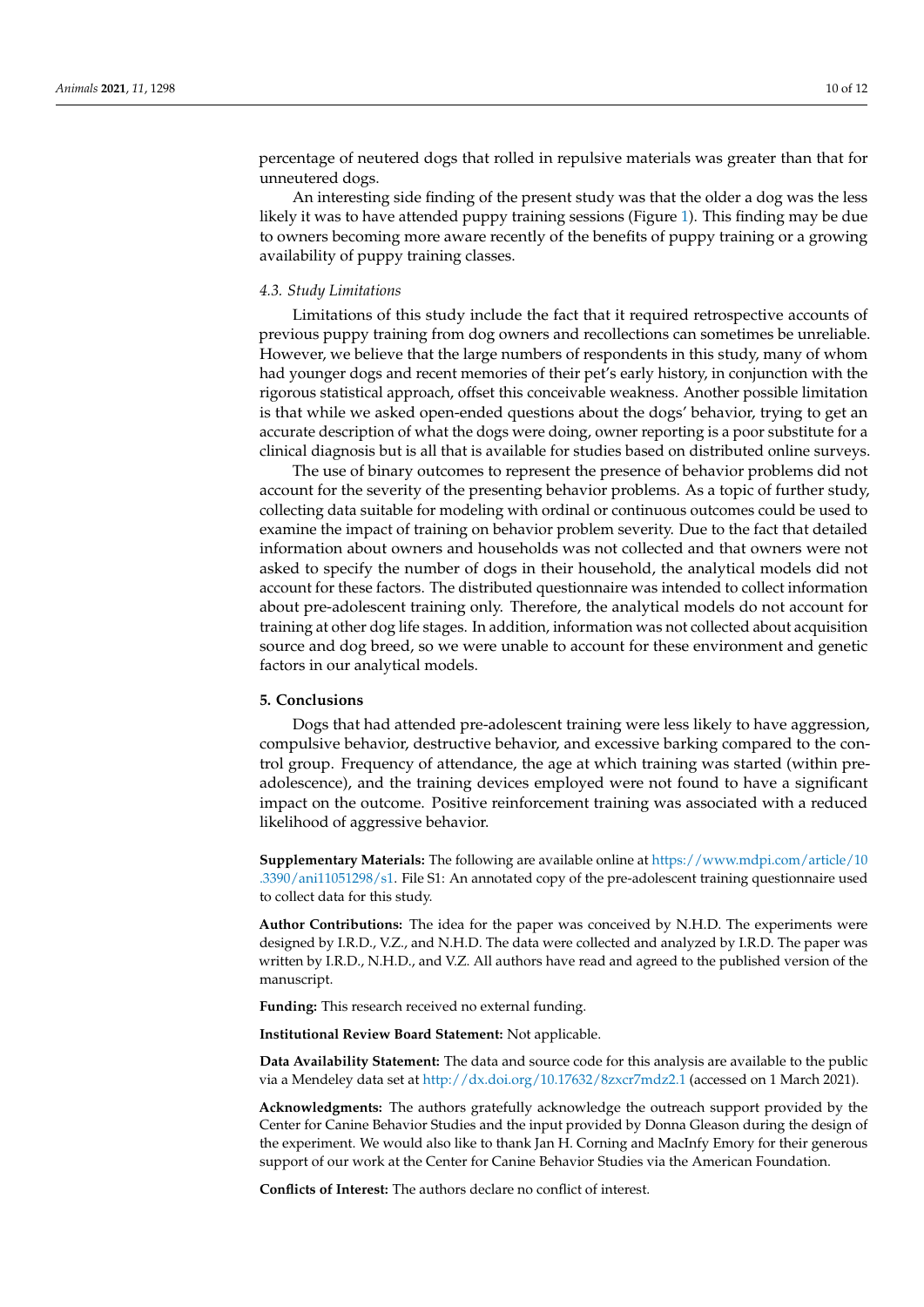# **References**

- <span id="page-10-0"></span>1. Scott, J.P.; Fuller, J.L. *Genetics and the Social Behaviour of the Dog*, 1st ed.; The University of Chicago Press: Chicago, IL, USA, 1998; ISBN 9780226743387.
- <span id="page-10-1"></span>2. Candolin, U.; Wong, B. *Behavioural Responses to a Changing World*; Oxford University Press: Oxford, UK, 2012; ISBN 9780199602568.
- <span id="page-10-2"></span>3. Rooney, N.J.; Cowan, S. Training methods and owner–dog interactions: Links with dog behaviour and learning ability. *Appl. Anim. Behav. Sci.* **2011**, *132*, 169–177. [\[CrossRef\]](http://doi.org/10.1016/j.applanim.2011.03.007)
- <span id="page-10-3"></span>4. González-Martínez, Á.; Martínez, M.F.; Rosado, B.; Luño, I.; Santamarina, G.; Suárez, M.L.; Camino, F.; de la Cruz, L.F.; Diéguez, F.J. Association between puppy classes and adulthood behavior of the dog. *J. Vet. Behav.* **2019**, *32*, 36–41. [\[CrossRef\]](http://doi.org/10.1016/j.jveb.2019.04.011)
- <span id="page-10-4"></span>5. Hiby, E.F.; Rooney, N.J.; Bradshaw, J.W.S. Dog training methods: Their use, effectiveness and interaction with behaviour and welfare. *Anim. Welf.* **2004**, *13*, 63–69.
- <span id="page-10-15"></span>6. Blackwell, E.J.; Twells, C.; Seawright, A.; Casey, R.A. The relationship between training methods and the occurrence of behavior problems, as reported by owners, in a population of domestic dogs. *J. Vet. Behav.* **2008**, *3*, 207–217. [\[CrossRef\]](http://doi.org/10.1016/j.jveb.2007.10.008)
- <span id="page-10-18"></span>7. Ziv, G. The effects of using aversive training methods in dogs—A review. *J. Vet. Behav.* **2017**, *19*, 50–60. [\[CrossRef\]](http://doi.org/10.1016/j.jveb.2017.02.004)
- <span id="page-10-5"></span>8. Gazzano, A.; Mariti, C.; Alvares, S.; Cozzi, A.; Tognetti, R.; Sighieri, C. The prevention of undesirable behaviors in dogs: Effectiveness of veterinary behaviorists' advice given to puppy owners. *J. Vet. Behav.* **2008**, *3*, 125–133. [\[CrossRef\]](http://doi.org/10.1016/j.jveb.2008.04.004)
- <span id="page-10-6"></span>9. Scott, J.P.; Marston, M.V. Critical Periods Affecting the Development of Normal and Mal-Adjustive Social Behavior of Puppies. *Pedagog. Semin. J. Genet. Psychol.* **1950**, *77*, 25–60. [\[CrossRef\]](http://doi.org/10.1080/08856559.1950.10533536)
- <span id="page-10-7"></span>10. Thompson, K.F.; McBride, E.A.; Redhead, E. Training engagement and the development of behavior problems in the dog: A longitudinal study. *J. Vet. Behav. Clin. Appl. Res.* **2010**, *5*, 57. [\[CrossRef\]](http://doi.org/10.1016/j.jveb.2009.09.013)
- <span id="page-10-8"></span>11. Overall, K. *Manual of Clinical Behavioral Medicine for Dogs and Cats*, 1st ed.; Elsevier Health Sciences: New York, NY, USA, 2013; ISBN 9780323240659.
- <span id="page-10-9"></span>12. Fox, M.W.; Stelzner, D. Approach/withdrawal variables in the development of social behaviour in the dog. *Anim. Behav.* **1966**, *14*, 362–366. [\[CrossRef\]](http://doi.org/10.1016/S0003-3472(66)80098-2)
- <span id="page-10-10"></span>13. CPDT-KA, L.O. AVSAB Position Statement on Puppy Socialization. Available online: [https://avsab.org/wp-content/uploads/](https://avsab.org/wp-content/uploads/2018/03/Puppy_Socialization_Position_Statement_Download_-_10-3-14.pdf) [2018/03/Puppy\\_Socialization\\_Position\\_Statement\\_Download\\_-\\_10-3-14.pdf](https://avsab.org/wp-content/uploads/2018/03/Puppy_Socialization_Position_Statement_Download_-_10-3-14.pdf) (accessed on 27 January 2020).
- <span id="page-10-11"></span>14. Jenni, P.; Hakanen, E.; Salonen, M.K.; Salla, M.; Sini, S.; César, A.; Hannes, L. Inadequate socialisation, inactivity, and urban living environment are associated with social fearfulness in pet dogs. *Sci. Rep.* **2020**, *10*, 3527. [\[CrossRef\]](http://doi.org/10.1038/s41598-020-60546-w)
- <span id="page-10-12"></span>15. Kutusumi, A.; Nagasawa, M.; Ohta, M.; Ohtani, N. Importance of Puppy Training for Future Behavior of the Dog. *J. Vet. Med. Sci.* **2013**, *75*, 141–149. [\[CrossRef\]](http://doi.org/10.1292/jvms.12-0008)
- <span id="page-10-13"></span>16. Casey, R.A.; Loftus, B.; Bolster, C.; Richards, G.J.; Blackwell, E.J. Human directed aggression in domestic dogs (*Canis familiaris*): Occurrence in different contexts and risk factors. *Appl. Anim. Behav. Sci.* **2014**, *152*, 52–63. [\[CrossRef\]](http://doi.org/10.1016/j.applanim.2013.12.003)
- <span id="page-10-14"></span>17. Scott, J.P. Critical Periods in Behavioral Development: Critical periods determine the direction of social, intellectual, and emotional development. *Science* **1962**, *138*, 949–958. [\[CrossRef\]](http://doi.org/10.1126/science.138.3544.949)
- <span id="page-10-16"></span>18. Darling, N.; Steinberg, L. Parenting style as context: An integrative model. *Psychol. Bull.* **1993**, *113*, 487–496. [\[CrossRef\]](http://doi.org/10.1037/0033-2909.113.3.487)
- <span id="page-10-17"></span>19. Schilder, M.B.; van der Borg, J.A. Training dogs with help of the shock collar: Short and long term behavioural effects. *Appl. Anim. Behav. Sci.* **2004**, *85*, 319–334. [\[CrossRef\]](http://doi.org/10.1016/j.applanim.2003.10.004)
- <span id="page-10-19"></span>20. Howell, T.; King, T.; Bennett, P. Puppy parties and beyond: The role of early age socialization practices on adult dog behavior. *Vet. Med. Res. Rep.* **2015**, *6*, 143. [\[CrossRef\]](http://doi.org/10.2147/VMRR.S62081)
- <span id="page-10-20"></span>21. Seksel, K.; Mazurski, E.J.; Taylor, A. Puppy socialisation programs: Short and long term behavioural effects. *Appl. Anim. Behav. Sci.* **1999**, *62*, 335–349. [\[CrossRef\]](http://doi.org/10.1016/S0168-1591(98)00232-9)
- <span id="page-10-21"></span>22. R Core Team. R: A Language and Environment for Statistical Computing. R Foundation for Statistical Computing: Vienna, Austria, 2020. Available online: <https://www.r-project.org> (accessed on 28 June 2020).
- <span id="page-10-22"></span>23. Moon-Fanelli, A.A.; Dodman, N.H.; Cottam, N. Blanket and flank sucking in Doberman Pinschers. *J. Am. Vet. Med. Assoc.* **2007**, *231*, 907–912. [\[CrossRef\]](http://doi.org/10.2460/javma.231.6.907)
- <span id="page-10-23"></span>24. Serpell, J.A.; Duffy, D.L. Aspects of Juvenile and Adolescent Environment Predict Aggression and Fear in 12-Month-Old Guide Dogs. *Front. Vet. Sci.* **2016**, *3*. [\[CrossRef\]](http://doi.org/10.3389/fvets.2016.00049)
- <span id="page-10-24"></span>25. Juarbe-Diaz, S.V. Assessment and Treatment of Excessive Barking in the Domestic Dog. *Vet. Clin. N. Am. Small Anim. Pract.* **1997**, *27*, 515–532. [\[CrossRef\]](http://doi.org/10.1016/S0195-5616(97)50052-0)
- <span id="page-10-25"></span>26. Arhant, C.; Bubna-Littitz, H.; Bartels, A.; Futschik, A.; Troxler, J. Behaviour of smaller and larger dogs: Effects of training methods, inconsistency of owner behaviour and level of engagement in activities with the dog. *Appl. Anim. Behav. Sci.* **2010**, *123*, 131–142. [\[CrossRef\]](http://doi.org/10.1016/j.applanim.2010.01.003)
- <span id="page-10-26"></span>27. Borchelt, P.L. Aggressive behavior of dogs kept as companion animals: Classification and influence of sex, reproductive status and breed. *Appl. Anim. Ethol.* **1983**, *10*, 45–61. [\[CrossRef\]](http://doi.org/10.1016/0304-3762(83)90111-6)
- <span id="page-10-27"></span>28. Guy, N.C.; Luescher, U.A.; Dohoo, S.E.; Spangler, E.; Miller, J.B.; Dohoo, I.R.; Bate, L.A. Demographic and aggressive characteristics of dogs in a general veterinary caseload. *Appl. Anim. Behav. Sci.* **2001**, *74*, 15–28. [\[CrossRef\]](http://doi.org/10.1016/S0168-1591(01)00153-8)
- <span id="page-10-28"></span>29. Fawcett, E.J.; Power, H.; Fawcett, J.M. Women Are at Greater Risk of OCD Than Men. *J. Clin. Psychiatry* **2020**, *81*. [\[CrossRef\]](http://doi.org/10.4088/JCP.19r13085)
- <span id="page-10-29"></span>30. Dinwoodie, I.R.; Dwyer, B.; Zottola, V.; Gleason, D.; Dodman, N.H. Demographics and comorbidity of behavior problems in dogs. *J. Vet. Behav.* **2019**, *32*, 62–71. [\[CrossRef\]](http://doi.org/10.1016/j.jveb.2019.04.007)